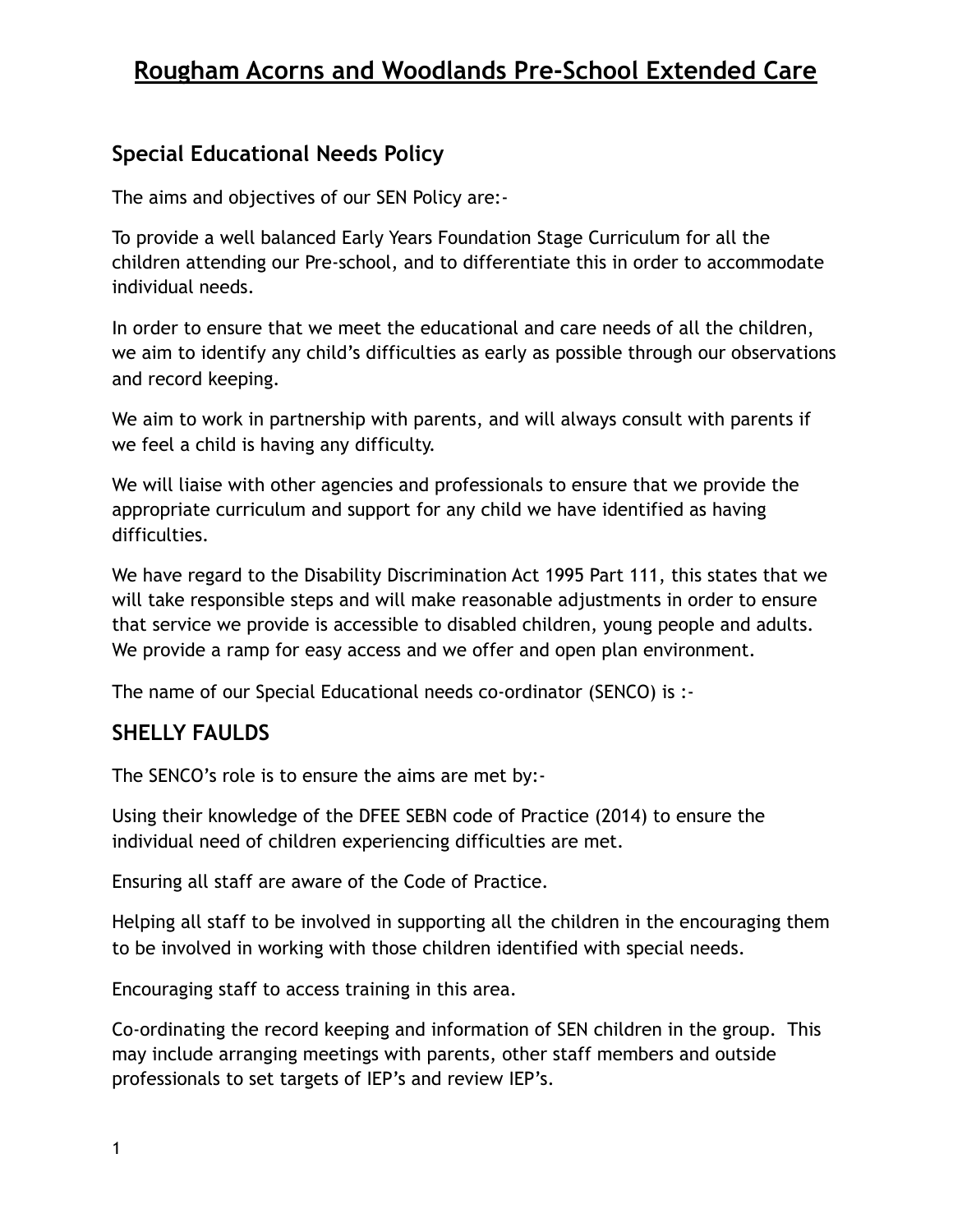Reviewing the SEN Policy regularly with other interested partied eg, staff, parents and committee members in order to monitor the effectiveness of the policy.

#### **Admissions arrangement for children with SEN:**

- The pre-school welcomes children from all backgrounds and abilities.
- If the pre-school receives an application from a child with special needs to join, we will endeavour to collect as much information on the child's particular impairment as possible, from both parents and other professionals who may already be involved. This information will be used to access what alterations to staffing arrangements and resources might be required.
- The pre-school wishes to remain inclusive by providing a range of differentiated resources to meet individual needs. The staff will discuss individual cases confidentially with families and committee where appropriate. The pre-school admission form also provides all relevant information about the child.

#### **Resources for children with SEN:**

- We have qualified staff on duty for each session to the set ratio of children to adults. The staff will support individual children within each session as appropriate. If a child were identified as needing a lot of adult support to access the learning environment the pre-school would explore the possibility of employing an extra member of staff to support the child.
- The pre-school has a range of resources to develop skills and abilities in the six areas of learning as identified in the Early Years Foundation Curriculum. We would aim to use these resources appropriately to support individual children.
- The pre-school would research the possibility of purchasing/borrowing specialist equipment/toys in order to meet a child's particular need and taking into account the child's wishes.

#### **Identification and assessment of children with SEN:**

• Having regard of the Code of Practice on the identification and assessment of special educational needs, our aim is to identify any difficulties being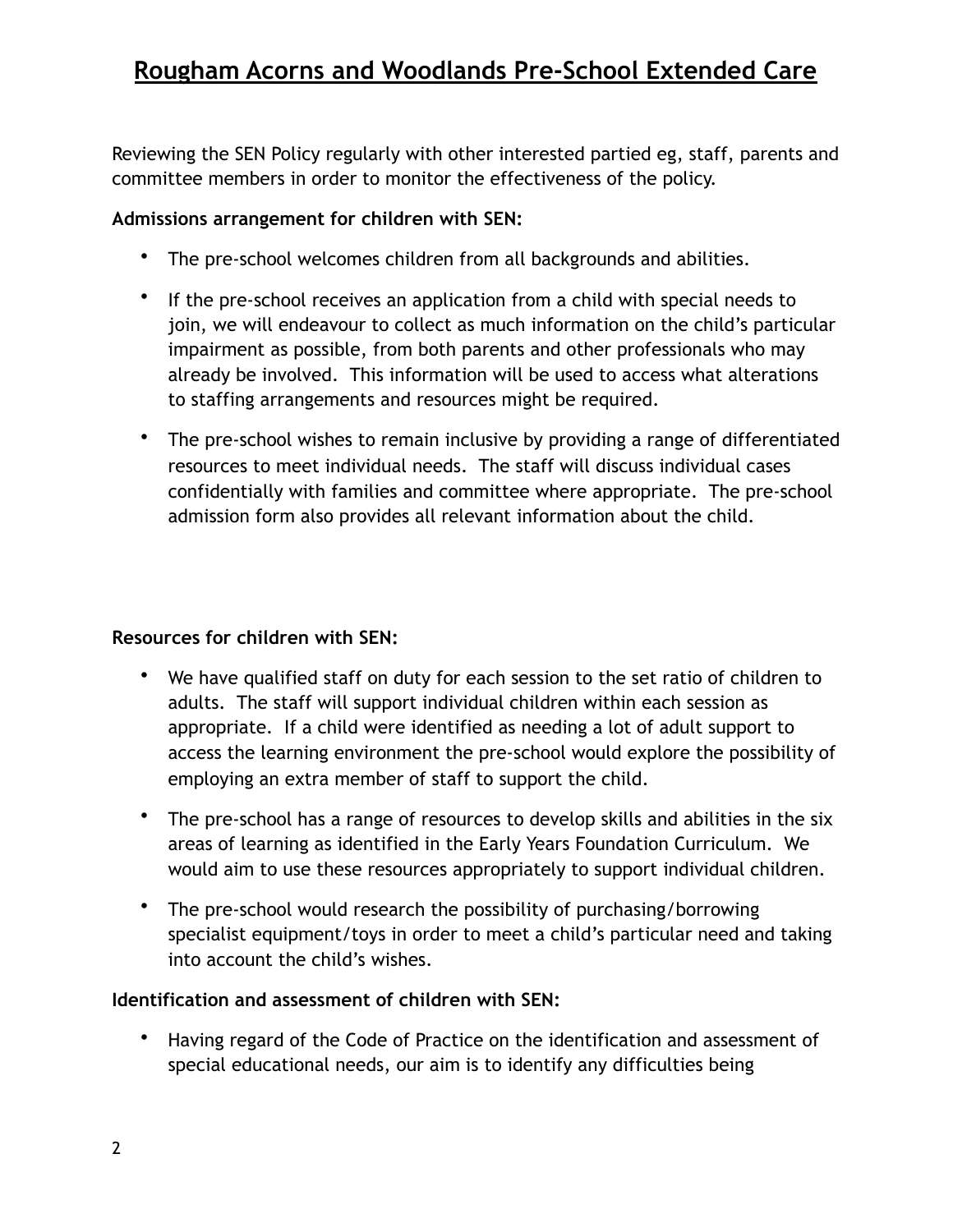experienced by a child as early as possible, in order to support them with their learning.

- When a child joins our pre-school we observe and record their achievements, if during this period we have concerns regarding a child's development we may carry out extra observations to give us a clear picture of these difficulties. If a child joins us with a recognised impairment we would carry out these observations and at the same time collect as much information regarding the child's progress to date from the parents/carers as they are willing to share. We may also adapt the learning environment, the activities we present and our teaching style in order to help the individual assess the curriculum.
- The staff will discuss the progress of the children attending the pre-school on a regular basis and if it is agreed that there is cause for concern regarding a child, the SENCO will approach the parents and discuss the concerns. The parents will then be involved in how the pre-school supports their child with their individual needs. At this stage we would discuss whether the strategies we have in place are helping the child, if we felt more was needed we would place the child on Early Years Action and prepare an Individual Educational Plan (IEP) for the child, setting small achievable targets and strategies to achieve them.
- If when the IEP is reviewed with the staff and parents we feel the child has made little or no progress, we would ask the parent's permission to discuss the child with the Early Years Action Plus. This will only be carried out with the parents consent. We will incorporate all advice into targets for a new IEP. The child would continue to receive full support from the setting.
- It may be that after all the above stages the professionals involved eg Educational Psychologist recommends to the parents that they try to obtain a Statement of Educational Need. We would support the parents and child in any way we could through out this process.

#### **The Early Years Curriculum and the child with SEN:**

• The Early Years Foundation Stage Curriculum focuses on the individual child, their abilities and stages of learning. Our long term planning outlines the resources we have available and this includes a variety of activities and experiences to stimulate development in all areas.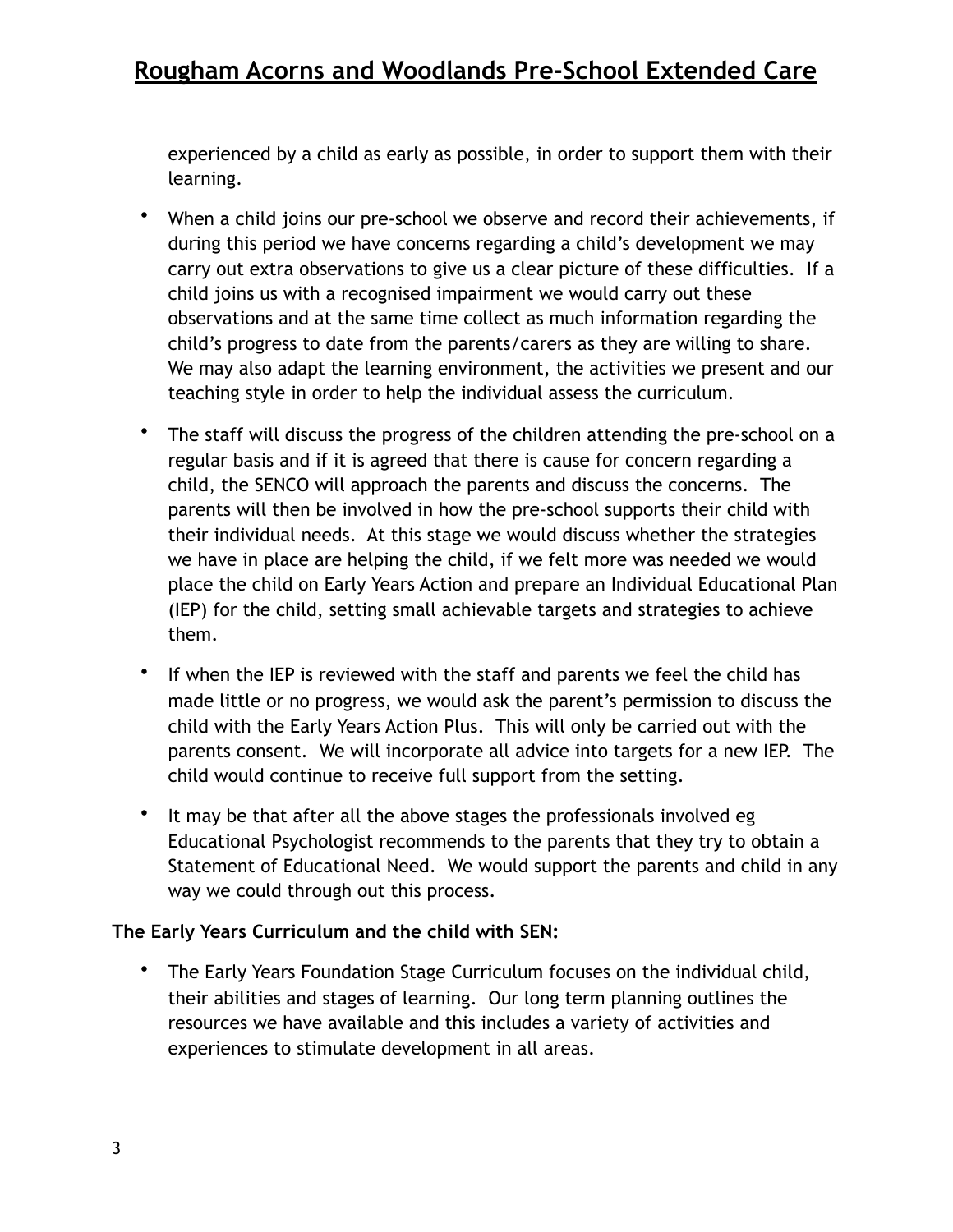- We aim to plan each activity with differentiated learning targets and we alter the way activities are presented and the role of the adult to support individual learning needs.
- We use observation to aid us in planning how to differentiate the curriculum to meet the needs of any children with identified special needs. We also us the observations to monitor and evaluate our curriculum provisions.

We are aware of the importance of including all children attending the session in activities that cover all the areas of the curriculum and to ensure that when we provide activities they should be accessible to all the children. We would alter the learning in these ways:

- Moving furniture and or position of activities to ensure they are safely accessible.
- Using different ways to communicate with a child eg, Maketon, signing or using symbols.
- Supporting children when necessary to use large equipment or tools, providing specialist tools such as sprung scissors or scissors for left handed children.

#### **Training**

- Our SENSO will attend training courses offered by the county.
- All staff will be encouraged to access training workshops to help them support children with SEN as and when they feel it would benefit the setting.

#### **Partnership with parents:**

- We Aim to form positive relationships with parents and families of our children and we are aware that parents of children with an identified Special Educational Need, need to feel closely involved with their child's education.
- We encourage parents to share their concerns with any member of staff at any time.
- The SENCO is responsible for organising time for parents to talk when an IEP has to be written or reviewed, the SENCO will set up a time convenient to the parents and encourage them to express their views.
- When the pre-school needs to approach a parent for the first time, the SENCO will talk to the parent quietly, and privately, either before, or after a session.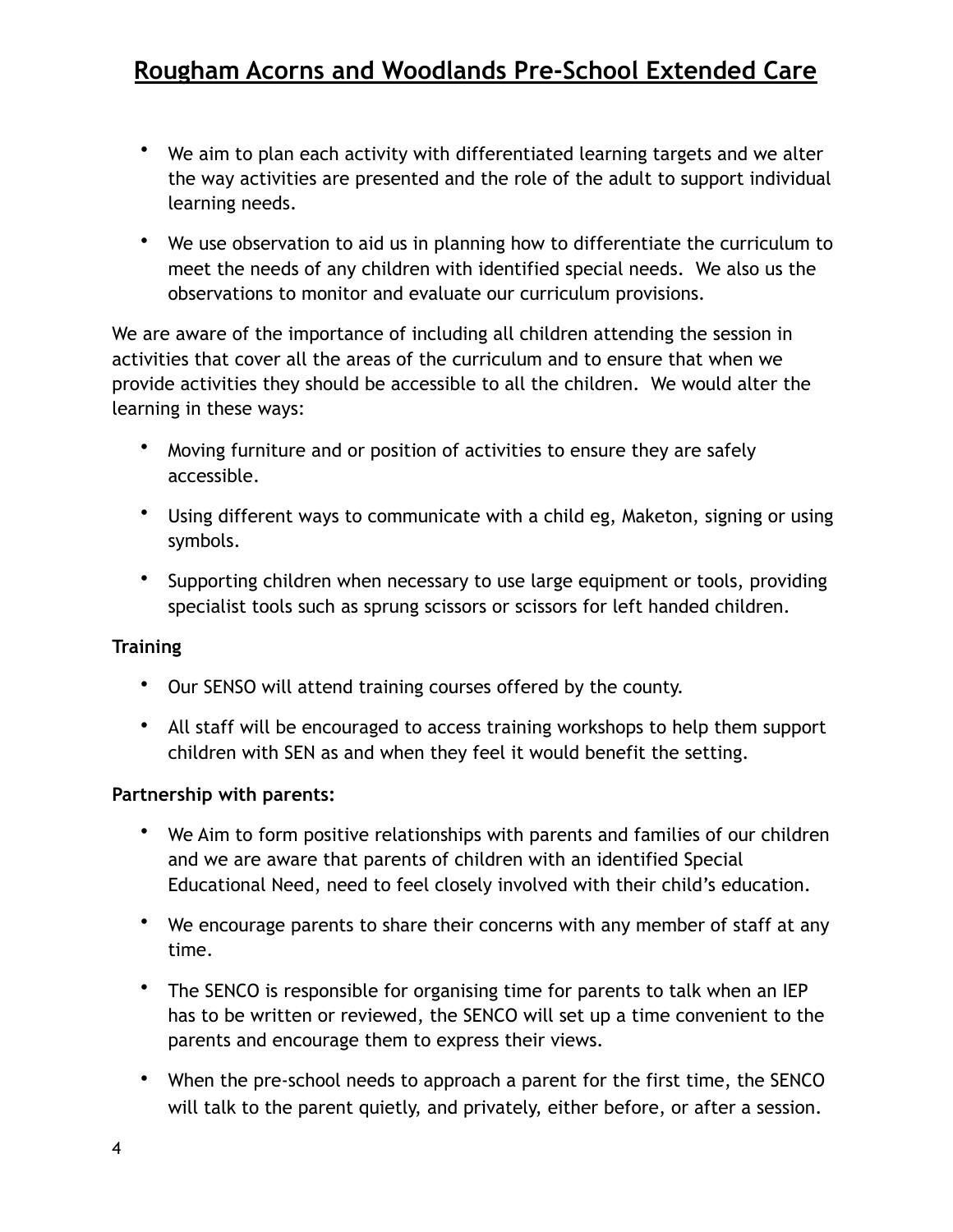The pre-school will share with the parents all the observations and records they have gathered on the child and not the parent's comments on the records.

- If the pre-school calls on any help, whether from the LEA advisory staff with responsibility for SEN or any other professional the parents will be informed and asked for consent if any observation is going to take place.
- A child's records are the property of the parent and will be given to them at the end of the child's time at pre-school.

### **Links with other Early Years Settings:**

• We willingly cooperate with other settings involved wit a child with SEN eg, liaising with other nurseries or schools. With parental permission liaising will take place between the SENCO and any other educational provider, on transfer the child's last IEP will be reviewed with the receiving school.

#### **Links with support agencies and professionals:**

- We access the support of the LEA Early Education Support Team for SEN, who support the pre-school in providing for the needs of children with SEN by giving information on a variety of impairments and difficulties and also give practical advice for supporting a child with sessions.
- If we place a child on Early Years Action Plus and need the advice of other professionals we will refer the child to the Early Years Referral Panel.
- We will not seed advice on an individual child without parental permission.
- In discussion with parents about a child's difficulties we may suggest they contact a health professional for instance with their health visitor.

If parents have concerns regarding our SEN policy or procedures, they should initially contact the pre-school Leader or Chairperson, and refer to the complaints policy.